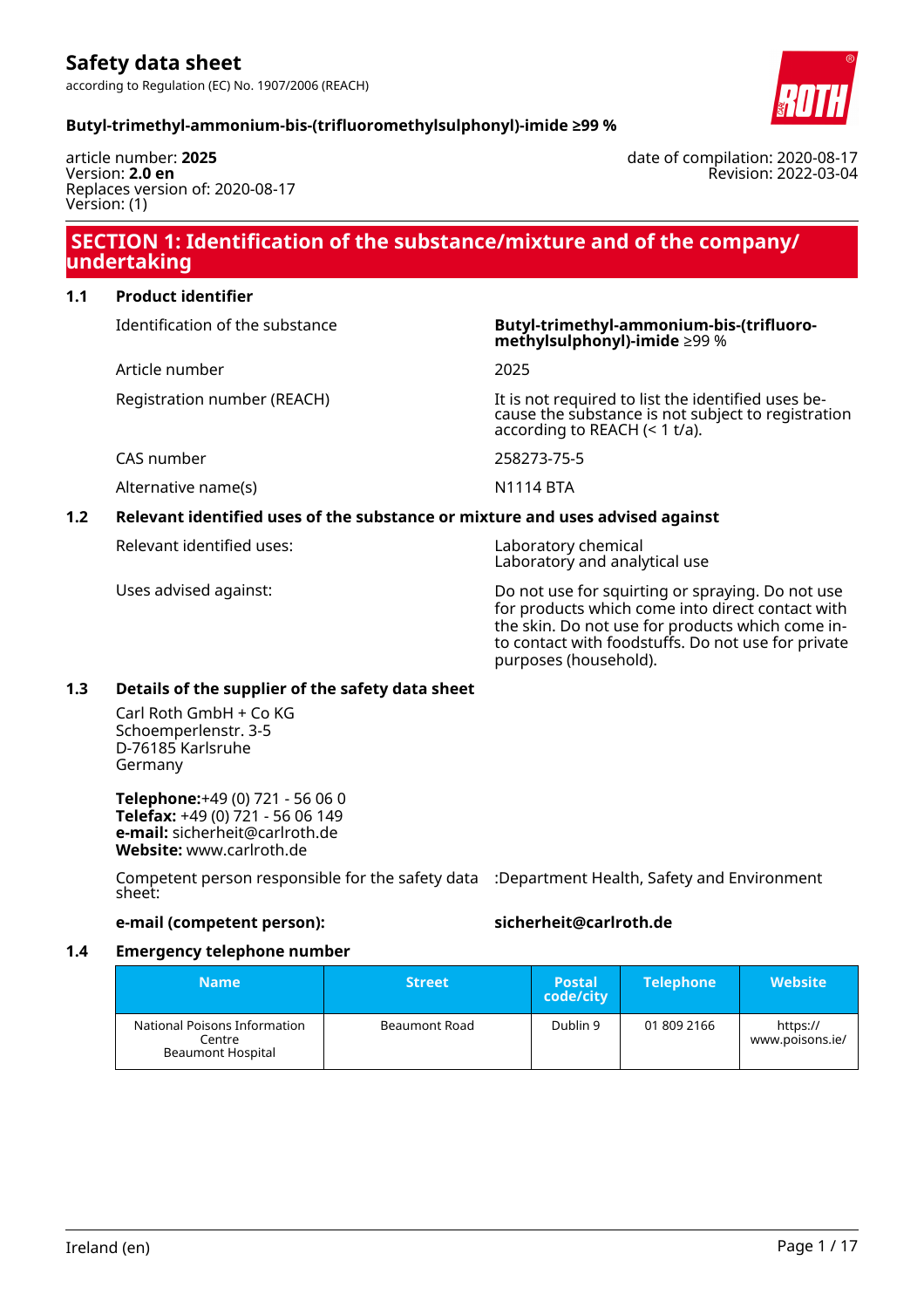according to Regulation (EC) No. 1907/2006 (REACH)



# **Butyl-trimethyl-ammonium-bis-(trifluoromethylsulphonyl)-imide ≥99 %**

article number: **2025**

# **SECTION 2: Hazards identification**

# **2.1 Classification of the substance or mixture**

### **Classification according to Regulation (EC) No 1272/2008 (CLP)**

| <b>Section</b>   | <b>Hazard class</b>               | Cat-<br>egory | <b>Hazard class and</b><br>category | <b>Hazard</b><br>statement |
|------------------|-----------------------------------|---------------|-------------------------------------|----------------------------|
| 3.10             | Acute toxicity (oral)             |               | Acute Tox. 3                        | H301                       |
| 3.1 <sub>D</sub> | Acute toxicity (dermal)           | 3             | Acute Tox. 3                        | H311                       |
| 3.2              | Skin corrosion/irritation         | 1B            | Skin Corr. 1B                       | H314                       |
| 3.3              | Serious eye damage/eye irritation |               | Eye Dam. 1                          | H318                       |

For full text of abbreviations: see SECTION 16

## **The most important adverse physicochemical, human health and environmental effects**

Skin corrosion produces an irreversible damage to the skin; namely, visible necrosis through the epidermis and into the dermis.

# **2.2 Label elements**

## **Labelling according to Regulation (EC) No 1272/2008 (CLP)**

**Signal word Danger**

#### **Pictograms**

GHS05, GHS06



# **Hazard statements**

H301+H311 Toxic if swallowed or in contact with skin Causes severe skin burns and eye damage

#### **Precautionary statements**

#### **Precautionary statements - prevention**

P280 Wear protective gloves/eye protection

#### **Precautionary statements - response**

| P301+P310      | IF SWALLOWED: Immediately call a POISON CENTER/doctor                       |
|----------------|-----------------------------------------------------------------------------|
| P302+P352      | IF ON SKIN: Wash with plenty of water                                       |
| P305+P351+P338 | IF IN EYES: Rinse cautiously with water for several minutes. Remove contact |
|                | lenses, if present and easy to do. Continue rinsing                         |
| P310           | Immediately call a POISON CENTER/doctor                                     |

#### **Labelling of packages where the contents do not exceed 125 ml**

Signal word: **Danger**

Symbol(s)

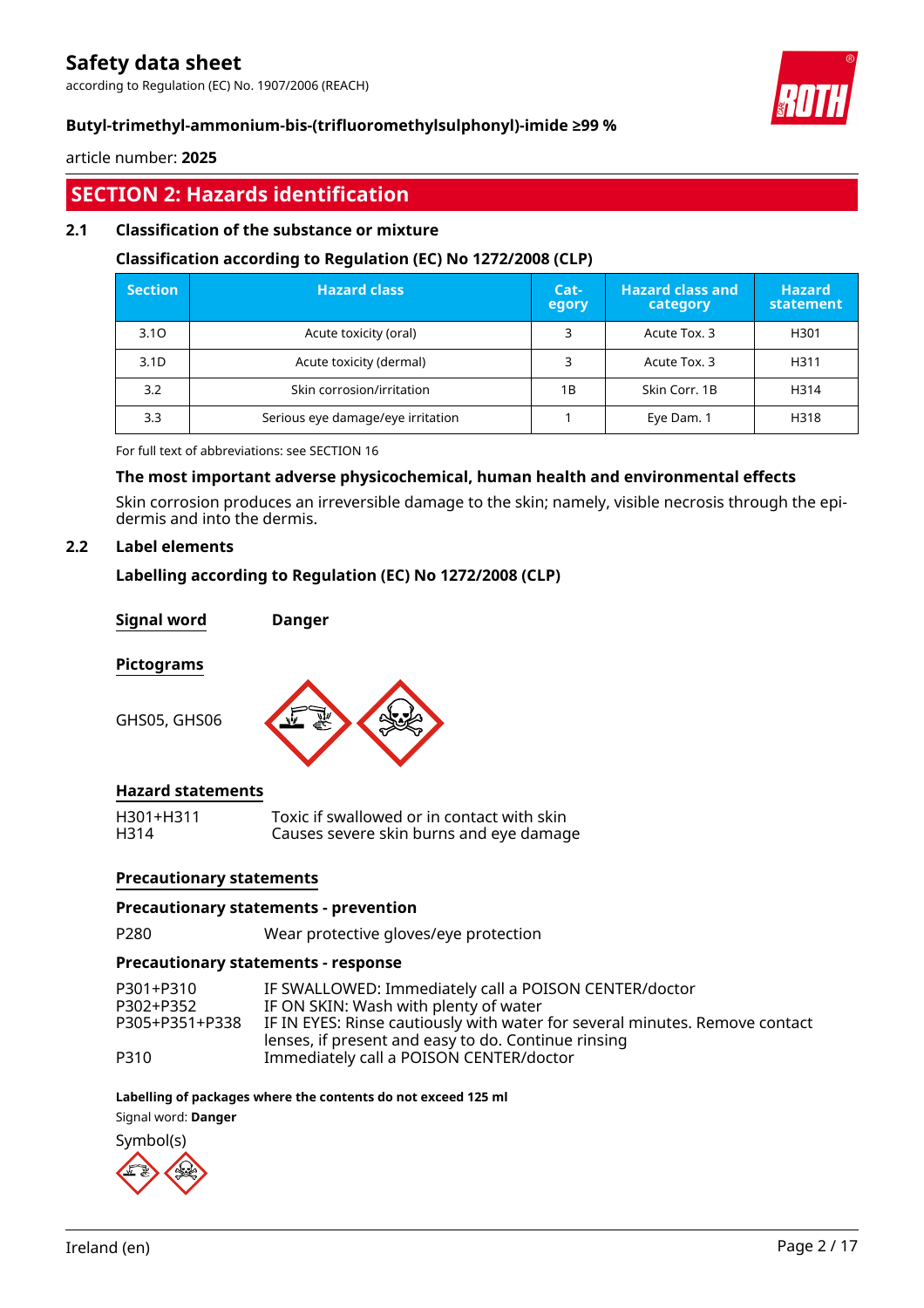according to Regulation (EC) No. 1907/2006 (REACH)



┑

# **Butyl-trimethyl-ammonium-bis-(trifluoromethylsulphonyl)-imide ≥99 %**

#### article number: **2025**

| H301+H311                      | Toxic if swallowed or in contact with skin.                                                                                                                                                                                                                                                      |
|--------------------------------|--------------------------------------------------------------------------------------------------------------------------------------------------------------------------------------------------------------------------------------------------------------------------------------------------|
| H314                           | Causes severe skin burns and eye damage.                                                                                                                                                                                                                                                         |
| P280<br>P301+P310<br>P302+P352 | Wear protective gloves/eye protection.<br>IF SWALLOWED: Immediately call a POISON CENTER/doctor.<br>IF ON SKIN: Wash with plenty of water.<br>P305+P351+P338 IF IN EYES: Rinse cautiously with water for several minutes. Remove contact lenses, if present and easy to<br>do. Continue rinsing. |

#### **2.3 Other hazards**

#### **Results of PBT and vPvB assessment**

According to the results of its assessment, this substance is not a PBT or a vPvB.

# **SECTION 3: Composition/information on ingredients**

#### **3.1 Substances**

| CAS No            | 258273-75-5                                                        |
|-------------------|--------------------------------------------------------------------|
| Molar mass        | 396,4 $9/$ <sub>mol</sub>                                          |
| Molecular formula | $C_9H_{18}F_6N_2O_4S_2$                                            |
| Name of substance | Butyl-trimethyl-ammonium-bis-(trifluoromethyl-<br>sulphonyl)-imide |

|                              | Substance, Specific Conc. Limits, M-factors, ATE |                                                              |                       |
|------------------------------|--------------------------------------------------|--------------------------------------------------------------|-----------------------|
| <b>Specific Conc. Limits</b> | <b>M-Factors</b>                                 | <b>ATE</b>                                                   | <b>Exposure route</b> |
|                              |                                                  | $\frac{250}{800}$ mg/ <sub>kg</sub><br>800 mg/ <sub>kg</sub> | oral<br>dermal        |

# **SECTION 4: First aid measures**

#### **4.1 Description of first aid measures**



#### **General notes**

Take off immediately all contaminated clothing. Self-protection of the first aider.

#### **Following inhalation**

Provide fresh air. In all cases of doubt, or when symptoms persist, seek medical advice.

#### **Following skin contact**

After contact with skin, wash immediately with plenty of water. Immediate medical treatment required because corrosive injuries that are not treated are hard to cure.

#### **Following eye contact**

In case of contact with eyes flush immediately with plenty of flowing water for 10 to 15 minutes holding eyelids apart and consult an ophthalmologist. Protect uninjured eye.

#### **Following ingestion**

Rinse mouth immediately and drink plenty of water. Call a physician immediately. If swallowed danger of perforation of the esophagus and the stomach (strong corrosive effects).

#### **4.2 Most important symptoms and effects, both acute and delayed**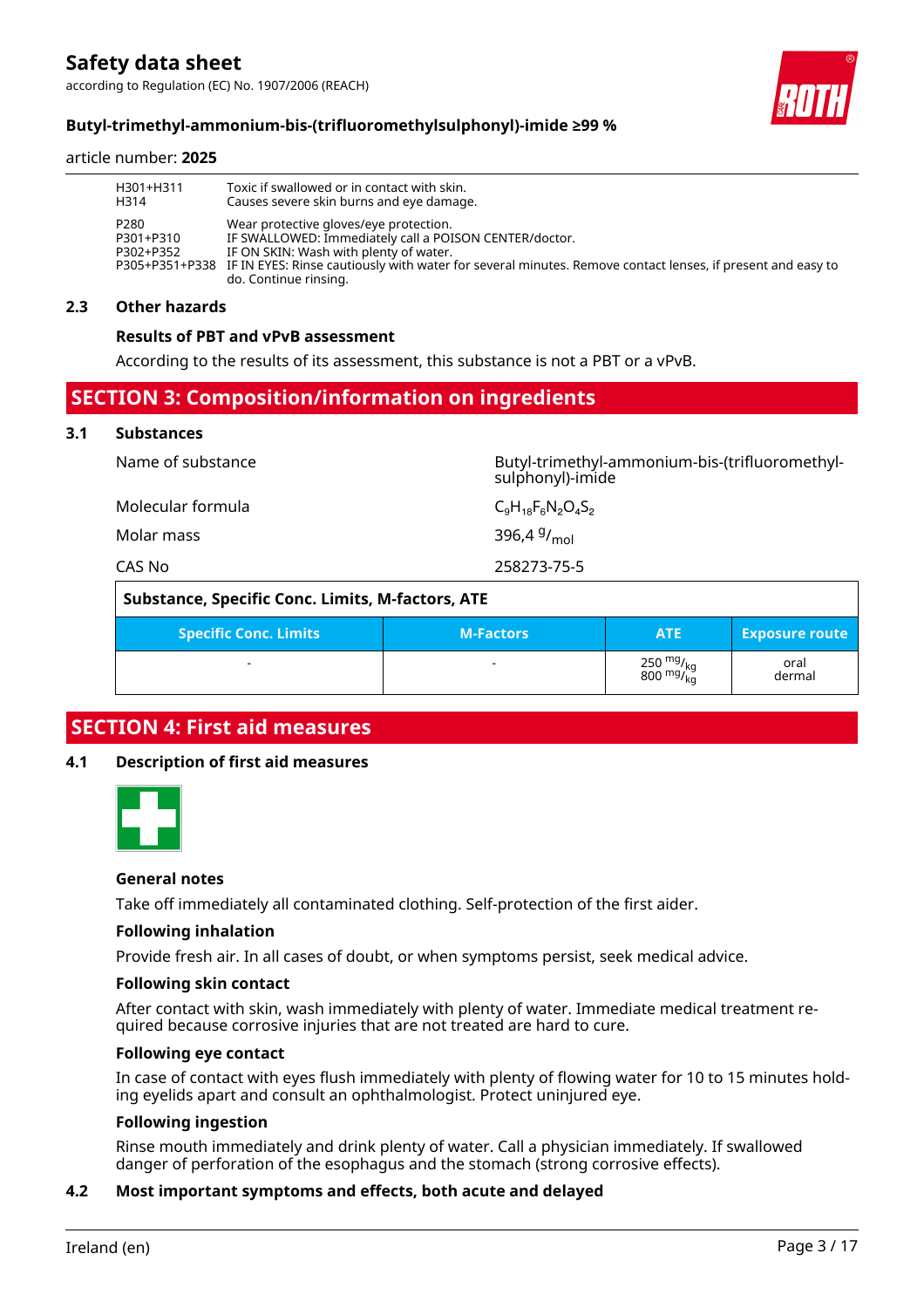according to Regulation (EC) No. 1907/2006 (REACH)



# **Butyl-trimethyl-ammonium-bis-(trifluoromethylsulphonyl)-imide ≥99 %**

article number: **2025**

Corrosion, Risk of blindness, Gastric perforation, Risk of serious damage to eyes

**4.3 Indication of any immediate medical attention and special treatment needed** none

# **SECTION 5: Firefighting measures**

#### **5.1 Extinguishing media**



#### **Suitable extinguishing media**

co-ordinate firefighting measures to the fire surroundings water spray, dry extinguishing powder, BC-powder, carbon dioxide (CO<sub>2</sub>)

#### **Unsuitable extinguishing media**

water jet

#### **5.2 Special hazards arising from the substance or mixture**

Combustible.

#### **Hazardous combustion products**

In case of fire may be liberated: Nitrogen oxides (NOx), Carbon monoxide (CO), Carbon dioxide (CO₂), Sulphur oxides (SOx)

### **5.3 Advice for firefighters**

In case of fire and/or explosion do not breathe fumes. Fight fire with normal precautions from a reasonable distance. Wear self-contained breathing apparatus. Wear full chemical protective clothing.

# **SECTION 6: Accidental release measures**

**6.1 Personal precautions, protective equipment and emergency procedures**



#### **For non-emergency personnel**

Use personal protective equipment as required. Avoid contact with skin, eyes and clothes. Do not breathe vapour/spray.

# **6.2 Environmental precautions**

Keep away from drains, surface and ground water.

# **6.3 Methods and material for containment and cleaning up**

#### **Advice on how to contain a spill**

Covering of drains.

#### **Advice on how to clean up a spill**

Absorb with liquid-binding material (sand, diatomaceous earth, acid- or universal binding agents).

#### **Other information relating to spills and releases**

Place in appropriate containers for disposal.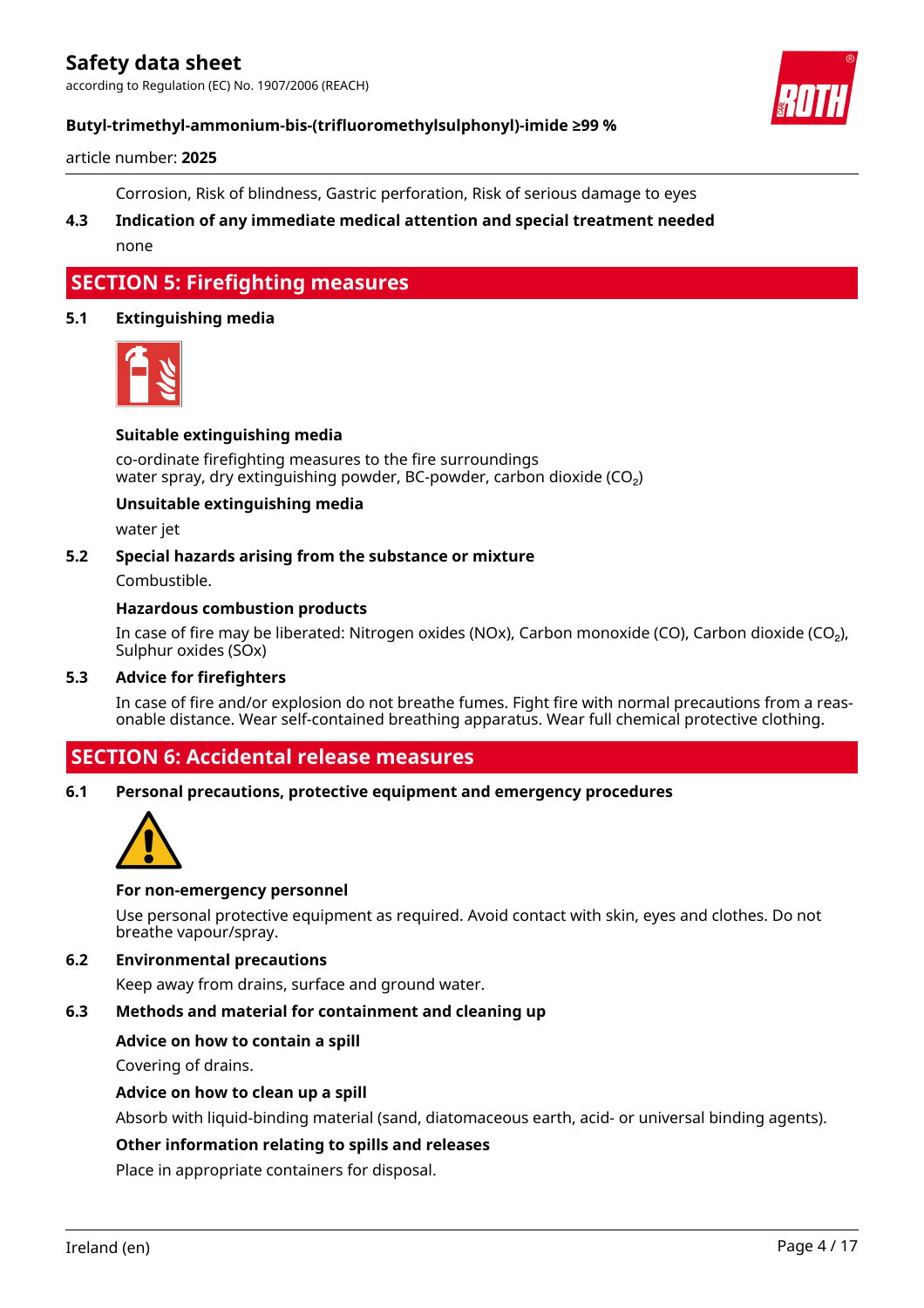according to Regulation (EC) No. 1907/2006 (REACH)



# **Butyl-trimethyl-ammonium-bis-(trifluoromethylsulphonyl)-imide ≥99 %**

article number: **2025**

#### **6.4 Reference to other sections**

Hazardous combustion products: see section 5. Personal protective equipment: see section 8. Incompatible materials: see section 10. Disposal considerations: see section 13.

# **SECTION 7: Handling and storage**

#### **7.1 Precautions for safe handling**

Handle and open container with care. Clear contaminated areas thoroughly.

#### **Advice on general occupational hygiene**

When using do not eat or drink. Thorough skin-cleansing after handling the product.

# **7.2 Conditions for safe storage, including any incompatibilities**

Keep container tightly closed.

### **Incompatible substances or mixtures**

Observe hints for combined storage.

#### **Consideration of other advice:**

Store locked up.

### **Specific designs for storage rooms or vessels**

Recommended storage temperature: 15 – 25 °C

### **7.3 Specific end use(s)**

No information available.

# **SECTION 8: Exposure controls/personal protection**

#### **8.1 Control parameters**

#### **National limit values**

**Occupational exposure limit values (Workplace Exposure Limits)** This information is not available.

#### **8.2 Exposure controls**

**Individual protection measures (personal protective equipment)**

#### **Eye/face protection**



Use safety goggle with side protection. Wear face protection.

# **Skin protection**

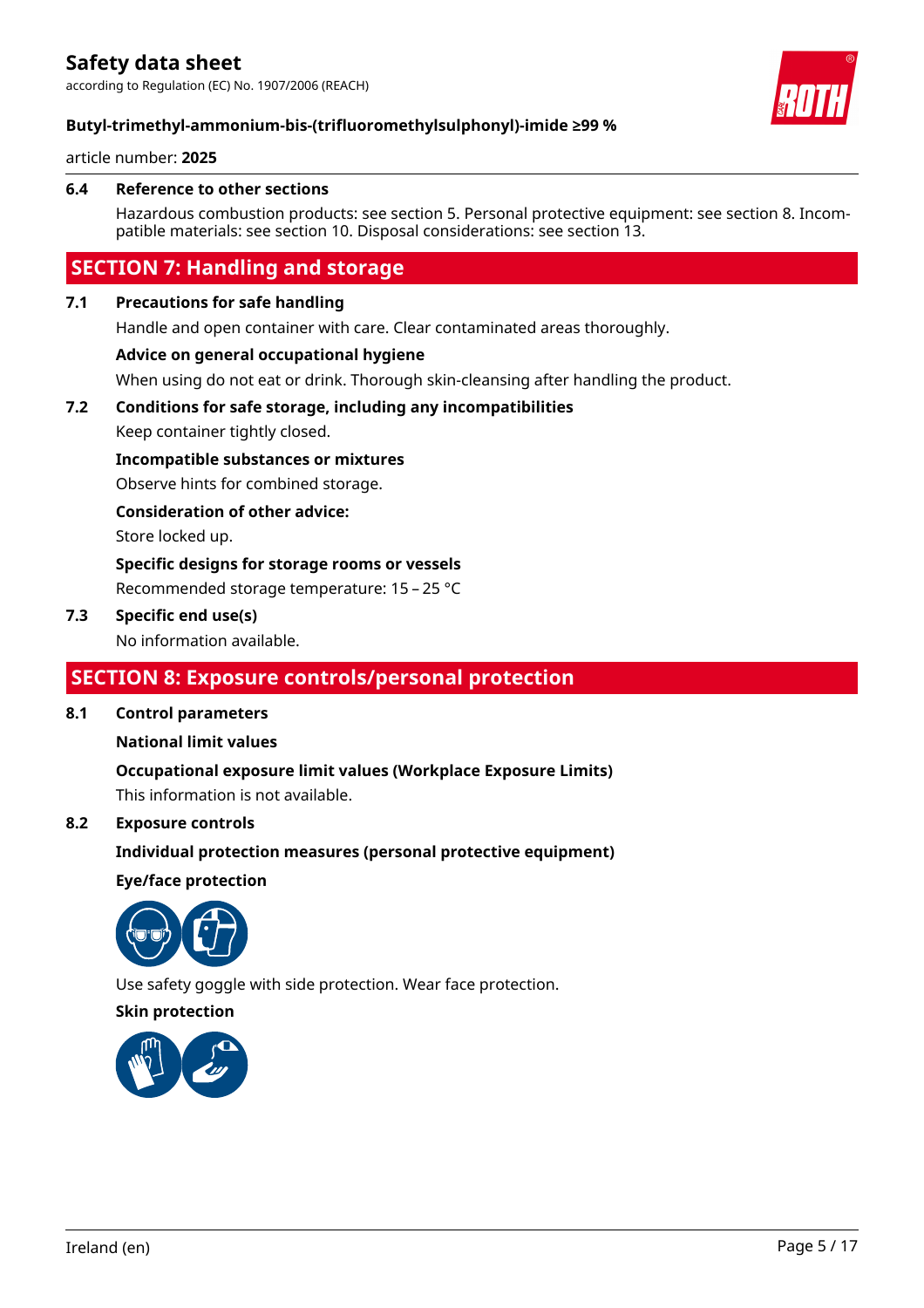

article number: **2025**

### **• hand protection**

Wear suitable gloves. Chemical protection gloves are suitable, which are tested according to EN 374. Check leak-tightness/impermeability prior to use. For special purposes, it is recommended to check the resistance to chemicals of the protective gloves mentioned above together with the supplier of these gloves. The times are approximate values from measurements at 22 ° C and permanent contact. Increased temperatures due to heated substances, body heat etc. and a reduction of the effective layer thickness by stretching can lead to a considerable reduction of the breakthrough time. If in doubt, contact manufacturer. At an approx. 1.5 times larger / smaller layer thickness, the respective breakthrough time is doubled / halved. The data apply only to the pure substance. When transferred to substance mixtures, they may only be considered as a guide.

#### **• type of material**

NBR (Nitrile rubber)

#### **• material thickness**

0,3 mm

#### **• breakthrough times of the glove material**

>480 minutes (permeation: level 6)

#### **• other protection measures**

Take recovery periods for skin regeneration. Preventive skin protection (barrier creams/ointments) is recommended.

#### **Respiratory protection**



Respiratory protection necessary at: Aerosol or mist formation. Type: ABEK (combined filters against gases and vapours, colour code: Brown/Grey/Yellow/Green).

#### **Environmental exposure controls**

Keep away from drains, surface and ground water.

# **SECTION 9: Physical and chemical properties**

#### **9.1 Information on basic physical and chemical properties**

| liquid                                                       |
|--------------------------------------------------------------|
| colourless - light yellow                                    |
| odourless                                                    |
| not determined                                               |
| not determined                                               |
| this material is combustible, but will not ignite<br>readily |
| not determined                                               |
| not determined                                               |
| not determined                                               |
| not relevant                                                 |
| not determined                                               |
|                                                              |

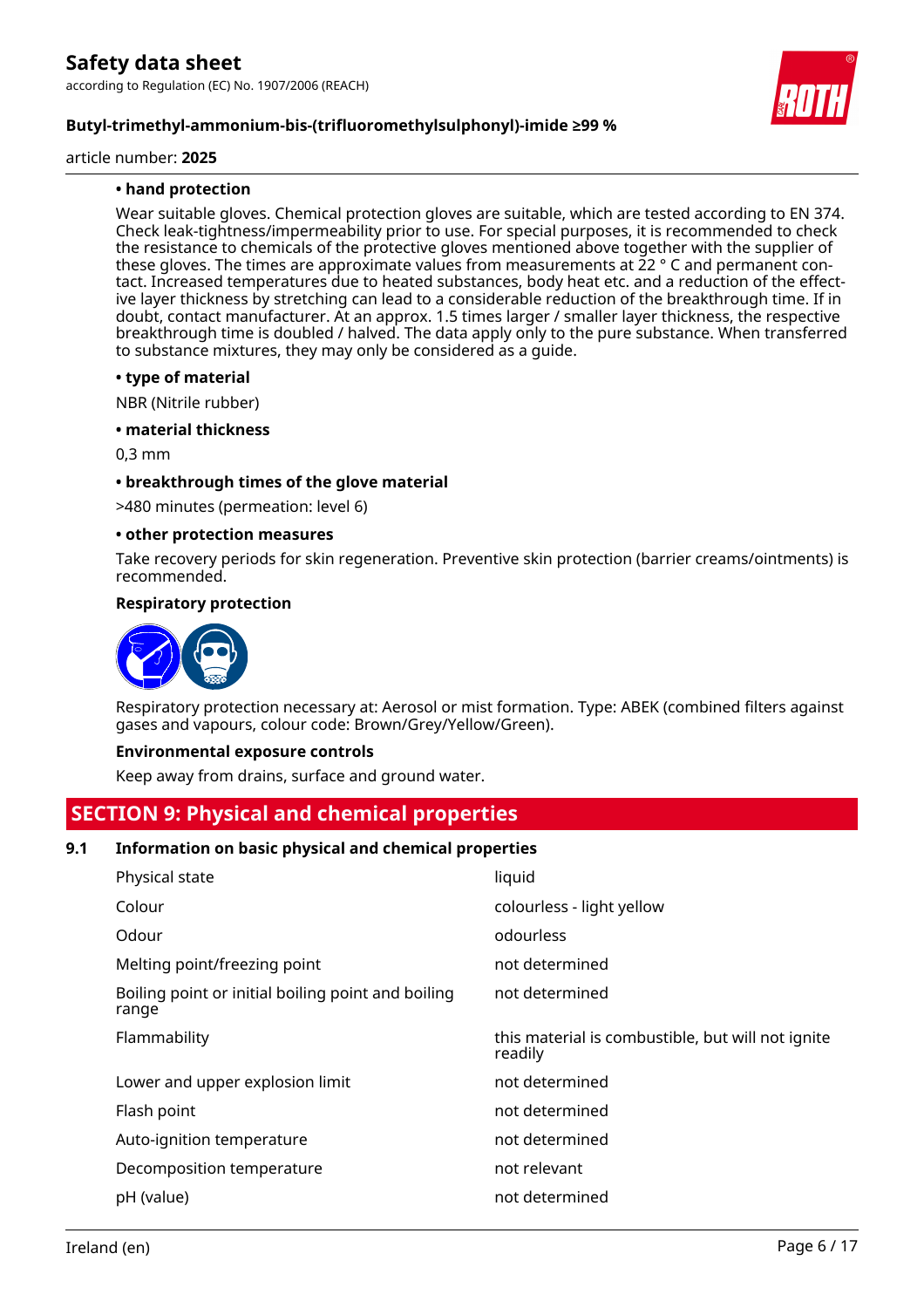according to Regulation (EC) No. 1907/2006 (REACH)

### **Butyl-trimethyl-ammonium-bis-(trifluoromethylsulphonyl)-imide ≥99 %**



|     | article number: 2025                                   |                                                                |
|-----|--------------------------------------------------------|----------------------------------------------------------------|
|     | Kinematic viscosity                                    | not determined                                                 |
|     | Solubility(ies)                                        |                                                                |
|     | Water solubility                                       | not determined                                                 |
|     | Partition coefficient                                  |                                                                |
|     | Partition coefficient n-octanol/water (log value):     | this information is not available                              |
|     | Vapour pressure                                        | not determined                                                 |
|     | Density and/or relative density                        |                                                                |
|     | Density                                                | 1,398 $9/_{cm^3}$ at 20 °C                                     |
|     | Relative vapour density                                | information on this property is not available                  |
|     | Particle characteristics                               | not relevant (liquid)                                          |
|     | Other safety parameters                                |                                                                |
|     | Oxidising properties                                   | none                                                           |
| 9.2 | <b>Other information</b>                               |                                                                |
|     | Information with regard to physical hazard<br>classes: | hazard classes acc. to GHS<br>(physical hazards): not relevant |
|     | Other safety characteristics:                          | There is no additional information.                            |

# **SECTION 10: Stability and reactivity**

#### **10.1 Reactivity**

This material is not reactive under normal ambient conditions.

#### **10.2 Chemical stability**

The material is stable under normal ambient and anticipated storage and handling conditions of temperature and pressure.

# **10.3 Possibility of hazardous reactions**

**Violent reaction with:** strong oxidiser, Acids

# **10.4 Conditions to avoid**

There are no specific conditions known which have to be avoided.

# **10.5 Incompatible materials**

There is no additional information.

# **10.6 Hazardous decomposition products**

Hazardous combustion products: see section 5.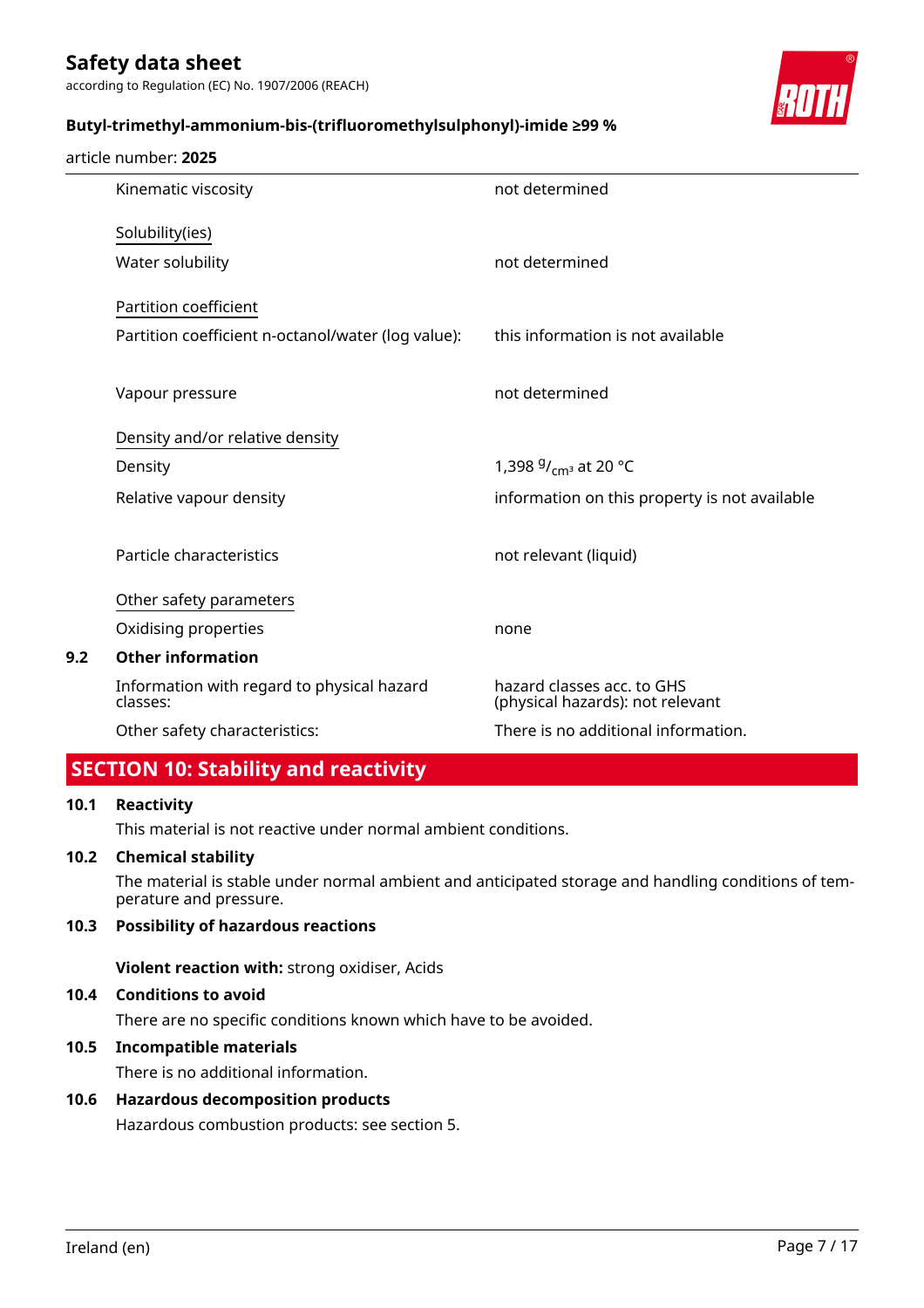according to Regulation (EC) No. 1907/2006 (REACH)

# **Butyl-trimethyl-ammonium-bis-(trifluoromethylsulphonyl)-imide ≥99 %**

# article number: **2025**

|      | <b>SECTION 11: Toxicological information</b>                                                                                                                                                                             |                                                                                                |  |                                                             |  |  |  |
|------|--------------------------------------------------------------------------------------------------------------------------------------------------------------------------------------------------------------------------|------------------------------------------------------------------------------------------------|--|-------------------------------------------------------------|--|--|--|
| 11.1 | Information on hazard classes as defined in Regulation (EC) No 1272/2008                                                                                                                                                 |                                                                                                |  |                                                             |  |  |  |
|      | Classification according to GHS (1272/2008/EC, CLP)                                                                                                                                                                      |                                                                                                |  |                                                             |  |  |  |
|      | <b>Acute toxicity</b>                                                                                                                                                                                                    |                                                                                                |  |                                                             |  |  |  |
|      | Toxic if swallowed. Toxic in contact with skin.                                                                                                                                                                          |                                                                                                |  |                                                             |  |  |  |
|      | <b>Skin corrosion/irritation</b>                                                                                                                                                                                         |                                                                                                |  |                                                             |  |  |  |
|      | Causes severe skin burns and eye damage.                                                                                                                                                                                 |                                                                                                |  |                                                             |  |  |  |
|      | Serious eye damage/eye irritation                                                                                                                                                                                        |                                                                                                |  |                                                             |  |  |  |
|      | Causes serious eye damage.                                                                                                                                                                                               |                                                                                                |  |                                                             |  |  |  |
|      | <b>Respiratory or skin sensitisation</b>                                                                                                                                                                                 |                                                                                                |  |                                                             |  |  |  |
|      | Shall not be classified as a respiratory or skin sensitiser.                                                                                                                                                             |                                                                                                |  |                                                             |  |  |  |
|      | <b>Germ cell mutagenicity</b>                                                                                                                                                                                            |                                                                                                |  |                                                             |  |  |  |
|      | Shall not be classified as germ cell mutagenic.                                                                                                                                                                          |                                                                                                |  |                                                             |  |  |  |
|      | Carcinogenicity                                                                                                                                                                                                          |                                                                                                |  |                                                             |  |  |  |
|      | Shall not be classified as carcinogenic.                                                                                                                                                                                 |                                                                                                |  |                                                             |  |  |  |
|      | <b>Reproductive toxicity</b><br>Shall not be classified as a reproductive toxicant.<br>Specific target organ toxicity - single exposure                                                                                  |                                                                                                |  |                                                             |  |  |  |
|      |                                                                                                                                                                                                                          |                                                                                                |  |                                                             |  |  |  |
|      |                                                                                                                                                                                                                          |                                                                                                |  |                                                             |  |  |  |
|      | Shall not be classified as a specific target organ toxicant (single exposure).<br>Specific target organ toxicity - repeated exposure<br>Shall not be classified as a specific target organ toxicant (repeated exposure). |                                                                                                |  |                                                             |  |  |  |
|      |                                                                                                                                                                                                                          |                                                                                                |  | <b>Aspiration hazard</b>                                    |  |  |  |
|      |                                                                                                                                                                                                                          |                                                                                                |  | Shall not be classified as presenting an aspiration hazard. |  |  |  |
|      | Symptoms related to the physical, chemical and toxicological characteristics                                                                                                                                             |                                                                                                |  |                                                             |  |  |  |
|      | • If swallowed                                                                                                                                                                                                           |                                                                                                |  |                                                             |  |  |  |
|      |                                                                                                                                                                                                                          | If swallowed danger of perforation of the esophagus and the stomach (strong corrosive effects) |  |                                                             |  |  |  |
|      |                                                                                                                                                                                                                          | • If in eyes                                                                                   |  |                                                             |  |  |  |
|      | causes burns, Causes serious eye damage, risk of blindness                                                                                                                                                               |                                                                                                |  |                                                             |  |  |  |
|      | • If inhaled<br>Data are not available.                                                                                                                                                                                  |                                                                                                |  |                                                             |  |  |  |
|      |                                                                                                                                                                                                                          |                                                                                                |  | • If on skin                                                |  |  |  |
|      | causes severe burns, causes poorly healing wounds                                                                                                                                                                        |                                                                                                |  |                                                             |  |  |  |
|      | • Other information                                                                                                                                                                                                      |                                                                                                |  |                                                             |  |  |  |
|      | none<br><b>Endocrine disrupting properties</b>                                                                                                                                                                           |                                                                                                |  |                                                             |  |  |  |
|      |                                                                                                                                                                                                                          |                                                                                                |  | 11.2                                                        |  |  |  |
|      | Not listed.                                                                                                                                                                                                              |                                                                                                |  |                                                             |  |  |  |
| 11.3 | <b>Information on other hazards</b>                                                                                                                                                                                      |                                                                                                |  |                                                             |  |  |  |
|      | There is no additional information.                                                                                                                                                                                      |                                                                                                |  |                                                             |  |  |  |
|      | Page 8 / 17<br>Ireland (en)                                                                                                                                                                                              |                                                                                                |  |                                                             |  |  |  |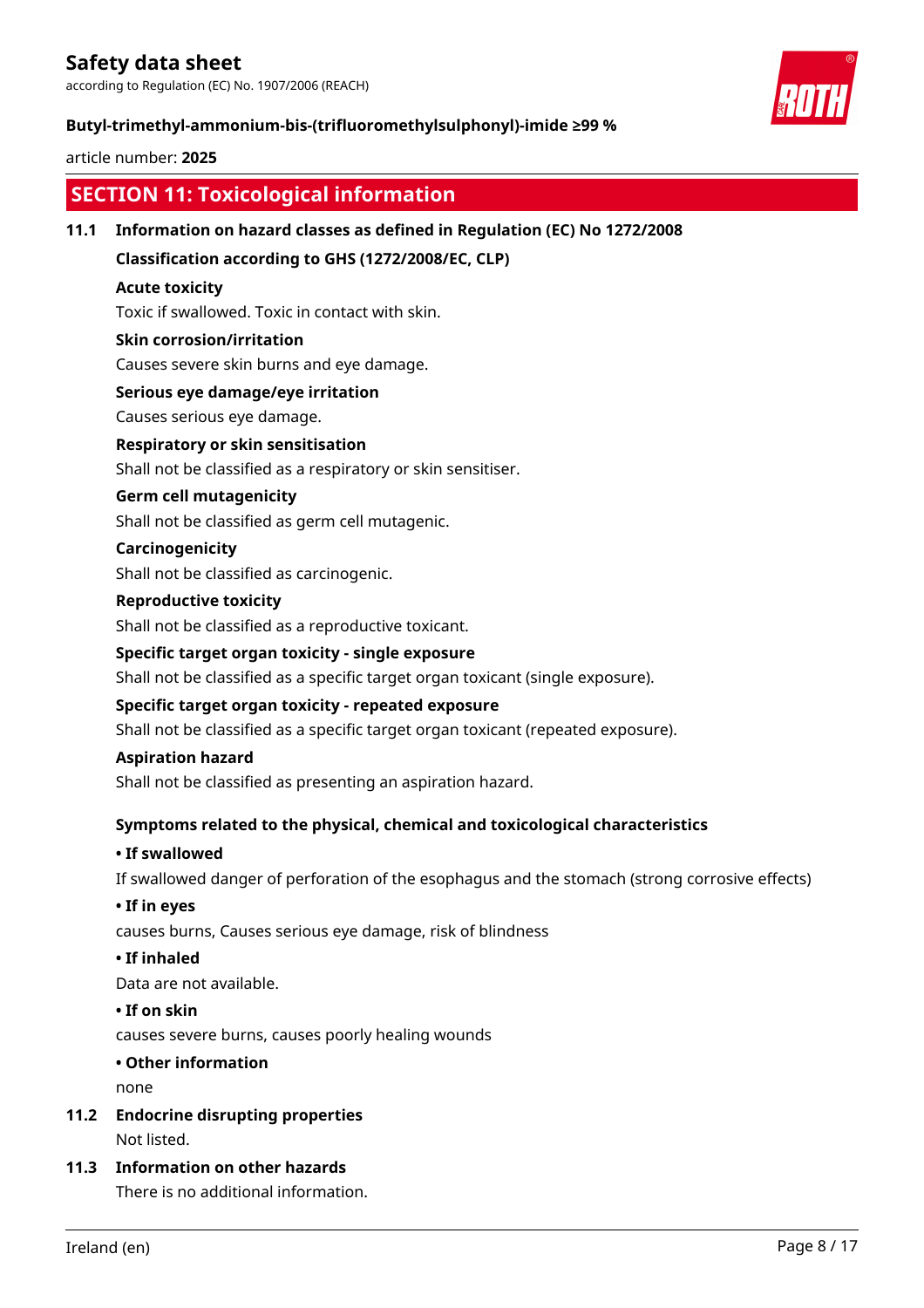according to Regulation (EC) No. 1907/2006 (REACH)



### **Butyl-trimethyl-ammonium-bis-(trifluoromethylsulphonyl)-imide ≥99 %**

article number: **2025**

# **SECTION 12: Ecological information**

### **12.1 Toxicity**

Shall not be classified as hazardous to the aquatic environment.

#### **Biodegradation**

Data are not available.

#### **12.2 Process of degradability**

Theoretical Oxygen Demand with nitrification: 1,221  $mg/m<sub>0</sub>$ Theoretical Oxygen Demand: 1,049  $_{\rm mg}^{\rm mg}/_{\rm mg}$ Theoretical Carbon Dioxide: 0,9993  $\mathrm{^{mg} /_{mg}^{-1}}}$ 

# **12.3 Bioaccumulative potential**

Data are not available.

### **12.4 Mobility in soil**

Data are not available.

**12.5 Results of PBT and vPvB assessment** Data are not available.

# **12.6 Endocrine disrupting properties** Not listed.

**12.7 Other adverse effects**

Data are not available.

# **SECTION 13: Disposal considerations**

#### **13.1 Waste treatment methods**



This material and its container must be disposed of as hazardous waste. Dispose of contents/container in accordance with local/regional/national/international regulations.

#### **Sewage disposal-relevant information**

Do not empty into drains.

#### **Waste treatment of containers/packagings**

It is a dangerous waste; only packagings which are approved (e.g. acc. to ADR) may be used.

#### **13.2 Relevant provisions relating to waste**

The allocation of waste identity numbers/waste descriptions must be carried out according to the EEC, specific to the industry and process. Waste catalogue ordinance (Germany).

#### **13.3 Remarks**

Waste shall be separated into the categories that can be handled separately by the local or national waste management facilities. Please consider the relevant national or regional provisions.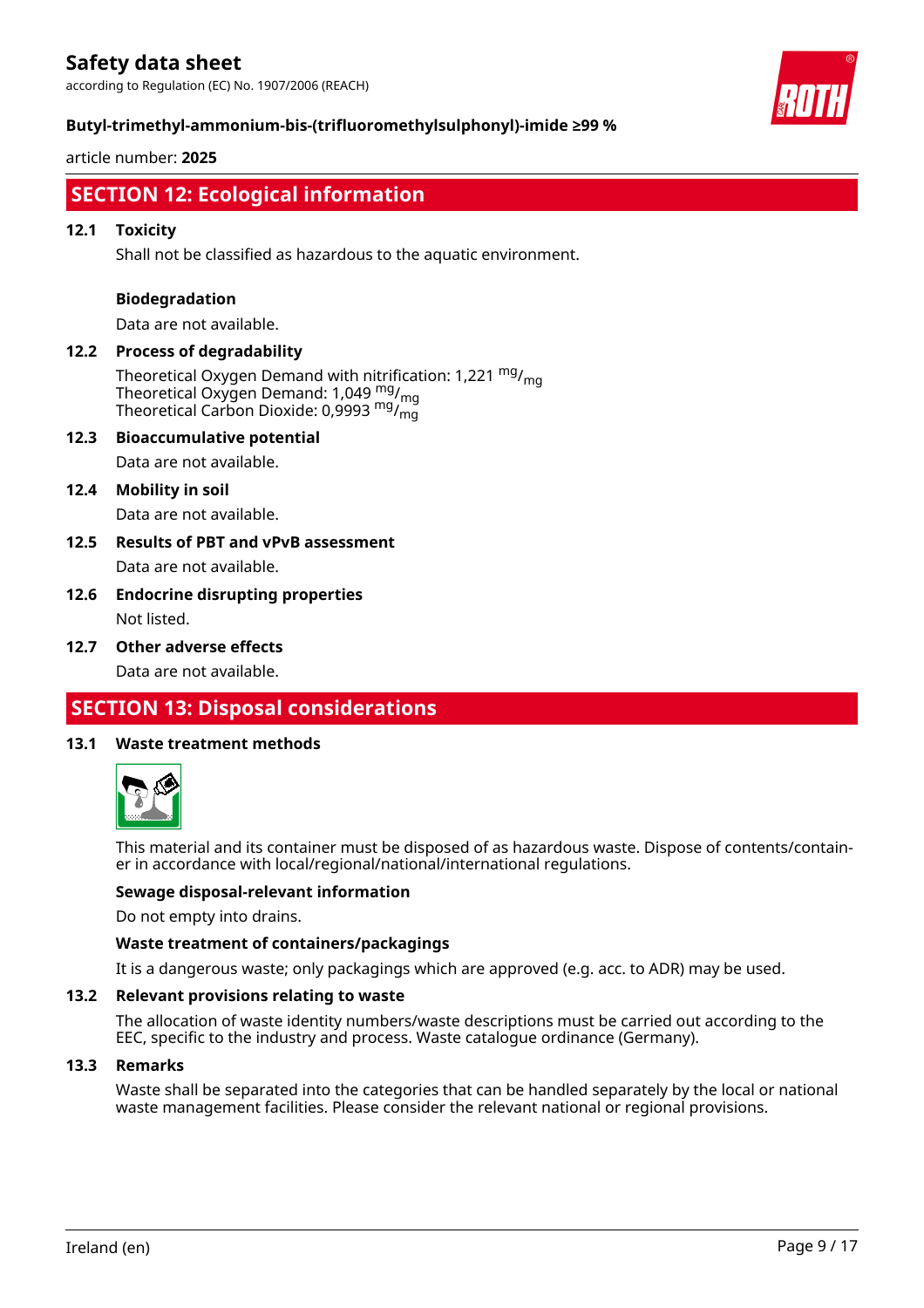according to Regulation (EC) No. 1907/2006 (REACH)

# **Butyl-trimethyl-ammonium-bis-(trifluoromethylsulphonyl)-imide ≥99 %**

article number: **2025**

|                                                                                           | <b>SECTION 14: Transport information</b>                                     |                                                                            |
|-------------------------------------------------------------------------------------------|------------------------------------------------------------------------------|----------------------------------------------------------------------------|
| 14.1                                                                                      | UN number or ID number                                                       |                                                                            |
|                                                                                           | <b>ADRRID</b>                                                                | <b>UN 2922</b>                                                             |
|                                                                                           | IMDG-Code                                                                    | <b>UN 2922</b>                                                             |
|                                                                                           | ICAO-TI                                                                      | <b>UN 2922</b>                                                             |
| 14.2                                                                                      | UN proper shipping name                                                      |                                                                            |
|                                                                                           | <b>ADRRID</b>                                                                | CORROSIVE LIQUID, TOXIC, N.O.S.                                            |
|                                                                                           | IMDG-Code                                                                    | CORROSIVE LIQUID, TOXIC, N.O.S.                                            |
|                                                                                           | ICAO-TI                                                                      | Corrosive liquid, toxic, n.o.s.                                            |
|                                                                                           | Technical name                                                               | Butyl-trimethyl-ammonium-bis-(trifluoromethyl-<br>sulphonyl)-imide         |
| 14.3                                                                                      | <b>Transport hazard class(es)</b>                                            |                                                                            |
|                                                                                           | <b>ADRRID</b>                                                                | 8(6.1)                                                                     |
|                                                                                           | IMDG-Code                                                                    | 8(6.1)                                                                     |
|                                                                                           | ICAO-TI                                                                      | 8(6.1)                                                                     |
| 14.4                                                                                      | <b>Packing group</b>                                                         |                                                                            |
|                                                                                           | <b>ADRRID</b>                                                                | II                                                                         |
|                                                                                           | IMDG-Code                                                                    | II                                                                         |
|                                                                                           | ICAO-TI                                                                      | $\mathbf{I}$                                                               |
| 14.5                                                                                      | <b>Environmental hazards</b>                                                 | non-environmentally hazardous acc. to the dan-<br>gerous goods regulations |
| 14.6                                                                                      | <b>Special precautions for user</b>                                          |                                                                            |
|                                                                                           | Provisions for dangerous goods (ADR) should be complied within the premises. |                                                                            |
| 14.7                                                                                      | Maritime transport in bulk according to IMO instruments                      |                                                                            |
|                                                                                           | The cargo is not intended to be carried in bulk.                             |                                                                            |
| 14.8                                                                                      | <b>Information for each of the UN Model Regulations</b>                      |                                                                            |
| Transport of dangerous goods by road, rail and inland waterway (ADR/RID/ADN) - Additional |                                                                              |                                                                            |

| information                           |                                                                                                                                    |
|---------------------------------------|------------------------------------------------------------------------------------------------------------------------------------|
| Proper shipping name                  | CORROSIVE LIQUID, TOXIC, N.O.S.                                                                                                    |
| Particulars in the transport document | UN2922, CORROSIVE LIQUID, TOXIC, N.O.S.,<br>(Butyl-trimethyl-ammonium-bis-(trifluoromethyl-<br>sulphonyl)-imide), 8 (6.1), II, (E) |
| Classification code                   | CT <sub>1</sub>                                                                                                                    |
| Danger label(s)                       | $8 + 6.1$                                                                                                                          |
| Special provisions (SP)               | 274, 802(ADN)                                                                                                                      |
| Excepted quantities (EQ)              | E <sub>2</sub>                                                                                                                     |

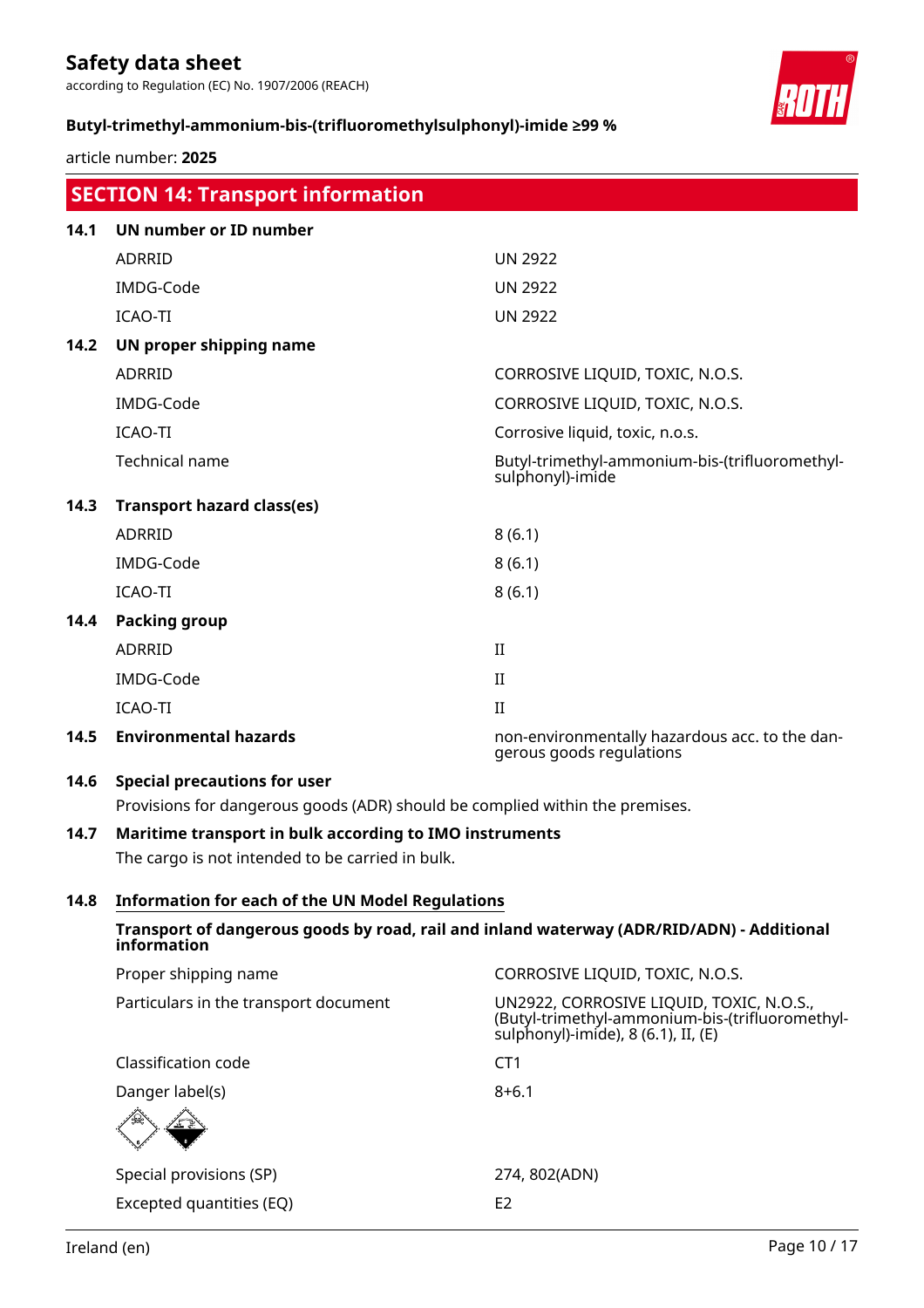according to Regulation (EC) No. 1907/2006 (REACH)



# **Butyl-trimethyl-ammonium-bis-(trifluoromethylsulphonyl)-imide ≥99 %**

| article number: 2025                                                               |                                                                                                                                |
|------------------------------------------------------------------------------------|--------------------------------------------------------------------------------------------------------------------------------|
| Limited quantities (LQ)                                                            | 1 <sub>L</sub>                                                                                                                 |
| Transport category (TC)                                                            | 2                                                                                                                              |
| Tunnel restriction code (TRC)                                                      | E                                                                                                                              |
| Hazard identification No                                                           | 86                                                                                                                             |
| information                                                                        | Regulations concerning the International Carriage of Dangerous Goods by Rail (RID)Additional                                   |
| <b>Classification code</b>                                                         | 8                                                                                                                              |
| Danger label(s)                                                                    | $8 + 6.1$                                                                                                                      |
|                                                                                    |                                                                                                                                |
| <b>Special provisions (SP)</b>                                                     | 274, 802(ADN)                                                                                                                  |
| <b>Excepted quantities (EQ)</b>                                                    | E <sub>2</sub>                                                                                                                 |
| Limited quantities (LQ)                                                            | 1 <sub>L</sub>                                                                                                                 |
| <b>Transport category (TC)</b>                                                     | 2                                                                                                                              |
| <b>Hazard identification No</b>                                                    | 86                                                                                                                             |
| International Maritime Dangerous Goods Code (IMDG) - Additional information        |                                                                                                                                |
| Proper shipping name                                                               | CORROSIVE LIQUID, TOXIC, N.O.S.                                                                                                |
| Particulars in the shipper's declaration                                           | UN2922, CORROSIVE LIQUID, TOXIC, N.O.S.,<br>(Butyl-trimethyl-ammonium-bis-(trifluoromethyl-<br>sulphonyl)-imide), 8 (6.1), II  |
| Marine pollutant                                                                   |                                                                                                                                |
| Danger label(s)                                                                    | $8 + 6.1$                                                                                                                      |
|                                                                                    |                                                                                                                                |
| Special provisions (SP)                                                            | 274                                                                                                                            |
| Excepted quantities (EQ)                                                           | E <sub>2</sub>                                                                                                                 |
| Limited quantities (LQ)                                                            | 1 <sub>L</sub>                                                                                                                 |
| EmS                                                                                | F-A, S-B                                                                                                                       |
| Stowage category                                                                   | B                                                                                                                              |
| International Civil Aviation Organization (ICAO-IATA/DGR) - Additional information |                                                                                                                                |
| Proper shipping name                                                               | Corrosive liquid, toxic, n.o.s.                                                                                                |
| Particulars in the shipper's declaration                                           | UN2922, Corrosive liquid, toxic, n.o.s., (Butyl-tri-<br>methyl-ammonium-bis-<br>(trifluoromethylsulphonyl)-imide), 8 (6.1), II |
| Danger label(s)                                                                    | $8 + 6.1$                                                                                                                      |
|                                                                                    |                                                                                                                                |
| Special provisions (SP)                                                            | A <sub>3</sub>                                                                                                                 |
| Excepted quantities (EQ)                                                           | E <sub>2</sub>                                                                                                                 |
|                                                                                    |                                                                                                                                |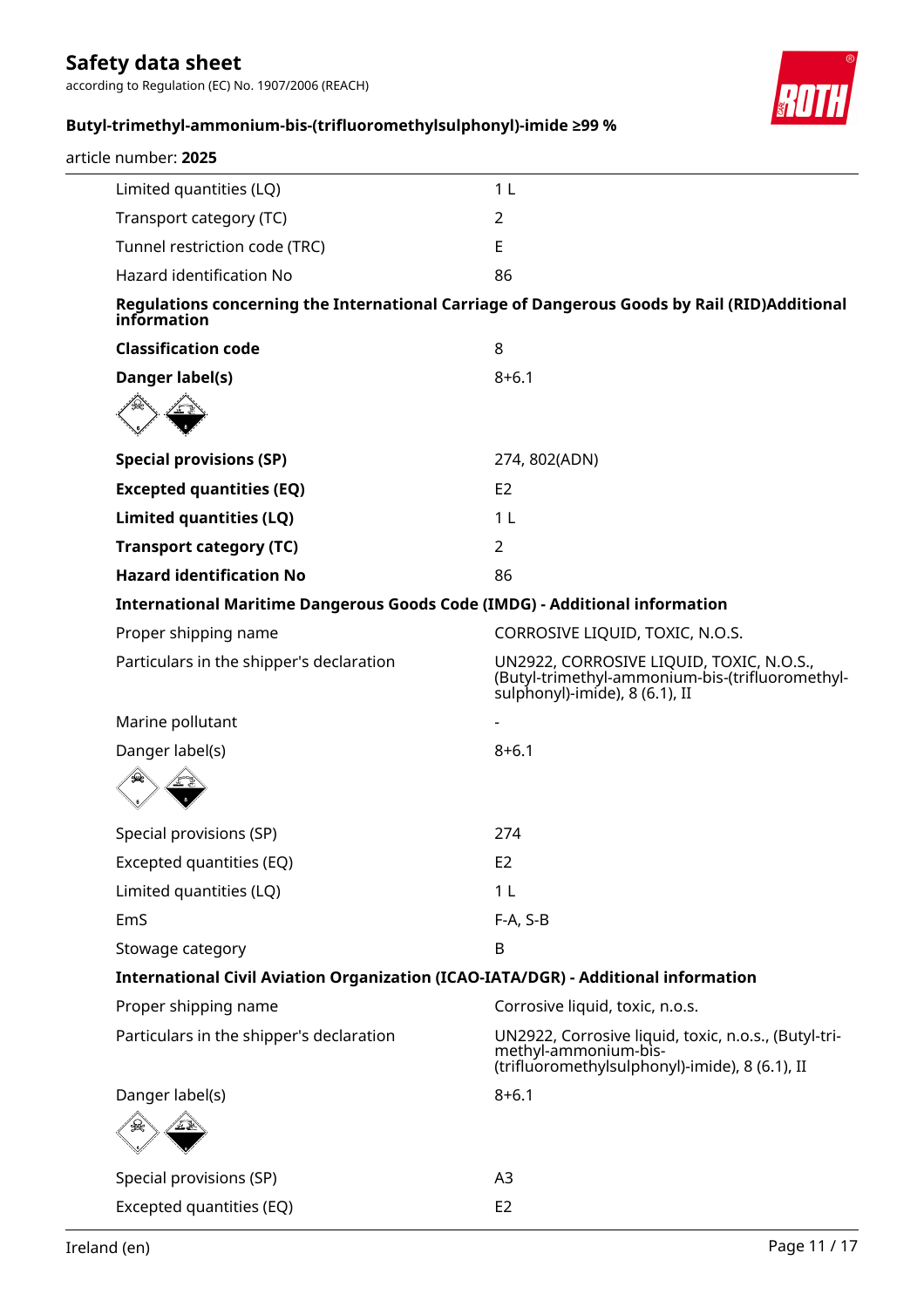according to Regulation (EC) No. 1907/2006 (REACH)



# **Butyl-trimethyl-ammonium-bis-(trifluoromethylsulphonyl)-imide ≥99 %**

#### article number: **2025**

Limited quantities (LQ) 0,5 L

# **SECTION 15: Regulatory information**

# **15.1 Safety, health and environmental regulations/legislation specific for the substance or mixture**

#### **Relevant provisions of the European Union (EU)**

#### **Restrictions according to REACH, Annex XVII**

| Dangerous substances with restrictions (REACH, Annex XVII)         |                                                                                                          |               |                    |           |
|--------------------------------------------------------------------|----------------------------------------------------------------------------------------------------------|---------------|--------------------|-----------|
| <b>Name of substance</b>                                           | Name acc. to inventory                                                                                   | <b>CAS No</b> | <b>Restriction</b> | <b>No</b> |
| Butyl-trimethyl-ammonium-bis-(tri-<br>fluoromethylsulphonyl)-imide | this product meets the criteria for<br>classification in accordance with Reg-<br>ulation No 1272/2008/EC |               | R <sub>3</sub>     |           |
| Butyl-trimethyl-ammonium-bis-(tri-<br>fluoromethylsulphonyl)-imide | substances in tattoo inks and perman-<br>ent make-up                                                     |               | R75                | 75        |

#### **Legend**

R3 1. Shall not be used in:

- ornamental articles intended to produce light or colour effects by means of different phases, for example in ornamental lamps and ashtrays,

- tricks and jokes,

- games for one or more participants, or any article intended to be used as such, even with ornamental aspects,

2. Articles not complying with paragraph 1 shall not be placed on the market. 3. Shall not be placed on the market if they contain a colouring agent, unless required for fiscal reasons, or perfume, or both, if they:

— can be used as fuel in decorative oil lamps for supply to the general public, and

— present an aspiration hazard and are labelled with H304.

4. Decorative oil lamps for supply to the general public shall not be placed on the market unless they conform to the European Standard on Decorative oil lamps (EN 14059) adopted by the European Committee for Standardisation (CEN).

5. Without prejudice to the implementation of other Union provisions relating to the classification, labelling and packaging of substances and mixtures, suppliers shall ensure, before the placing on the market, that the following requirements are met:

(a) lamp oils, labelled with H304, intended for supply to the general public are visibly, legibly and indelibly marked as follows: "Keep lamps filled with this liquid out of the reach of children"; and, by 1 December 2010, "Just a sip of lamp oil – or even sucking the wick of lamps – may lead to life-threatening lung damage";

(b) grill lighter fluids, labelled with H304, intended for supply to the general public are legibly and indelibly marked by 1 December 2010 as follows: 'Just a sip of grill lighter fluid may lead to life threatening lung damage';

(c) lamps oils and grill lighters, labelled with H304, intended for supply to the general public are packaged in black opaque containers not exceeding 1 litre by 1 December 2010.';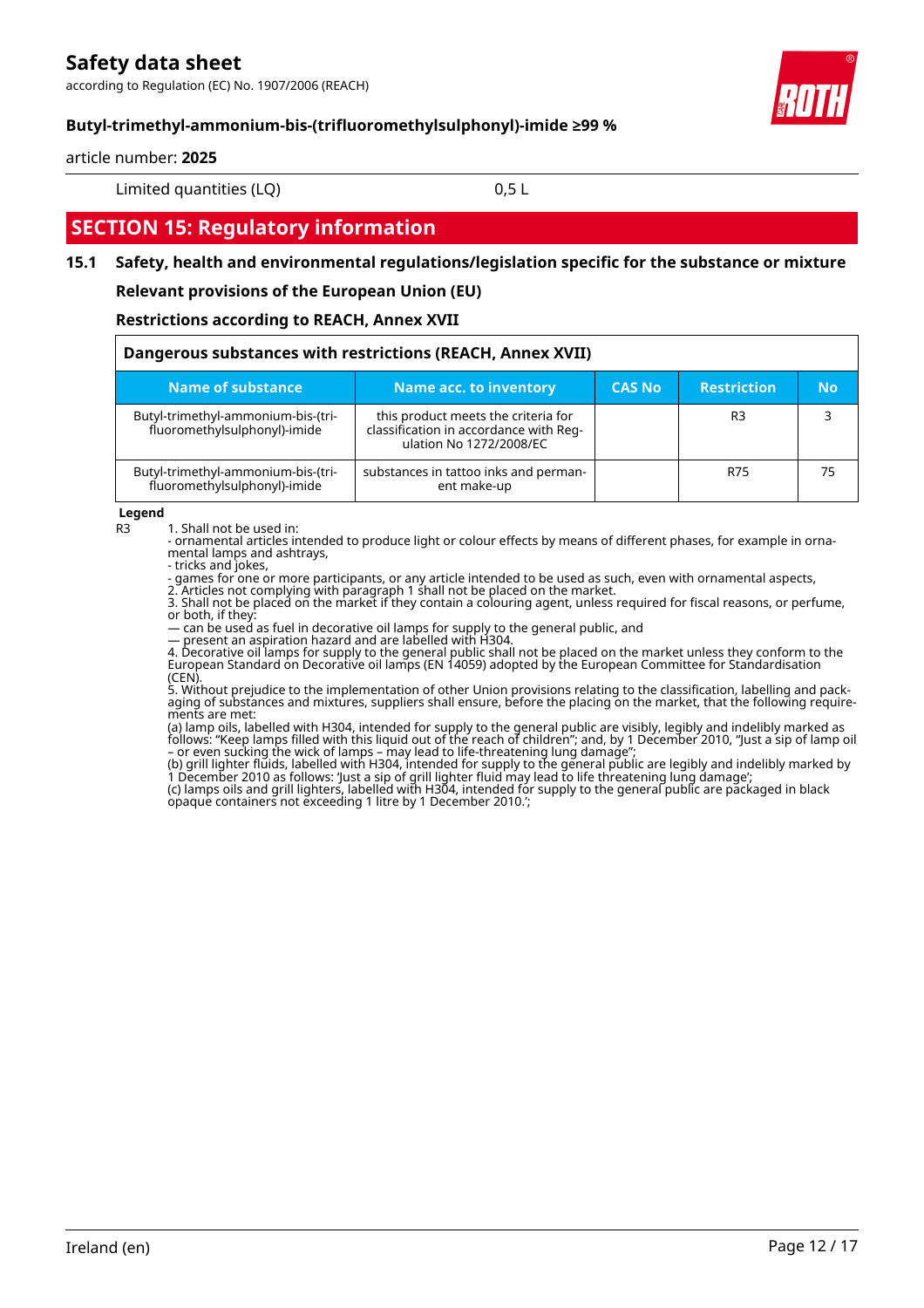according to Regulation (EC) No. 1907/2006 (REACH)



#### article number: **2025**



8. Mixtures that do not contain the statement "Mixture for use in tattoos or permanent make-up" shall not be used for tattooing purposes.

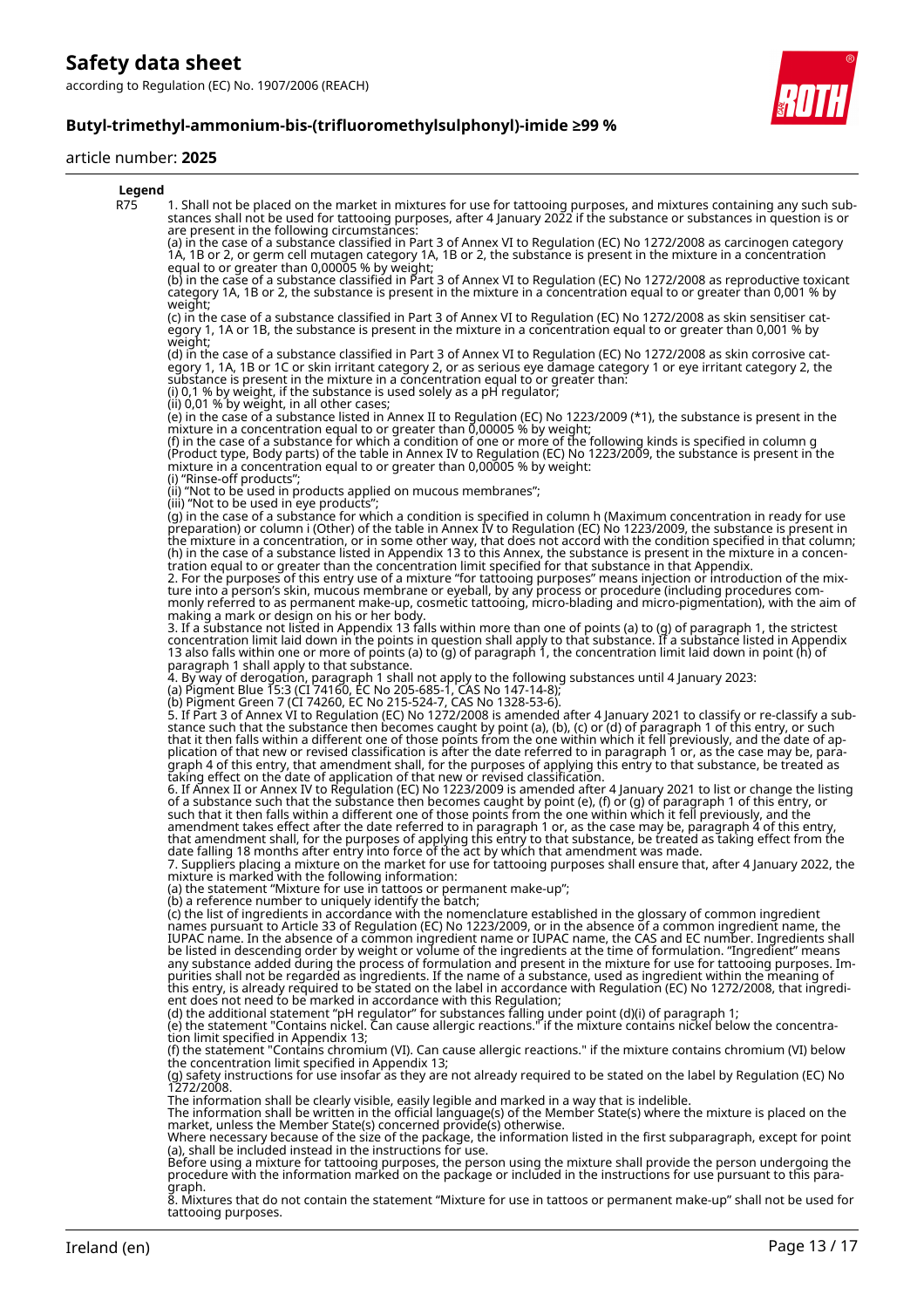according to Regulation (EC) No. 1907/2006 (REACH)



# **Butyl-trimethyl-ammonium-bis-(trifluoromethylsulphonyl)-imide ≥99 %**

#### article number: **2025**

#### **Legend**

9. This entry does not apply to substances that are gases at temperature of 20 °C and pressure of 101,3 kPa, or generate a vapour pressure of more than 300 kPa at temperature of 50 °C, with the exception of formaldehyde (CAS No 50- 00-0, EC No 200-001-8).

10. This entry does not apply to the placing on the market of a mixture for use for tattooing purposes, or to the use of a mixture for tattooing purposes, when placed on the market exclusively as a medical device or an accessory to a medical device, within the meaning of Regulation (EU) 2017/745, or when used exclusively as a medical device or an accessory to a medical device, within the same meaning. Where the placing on the market or use may not be exclusively as a medical device or an accessory to a medical device, the requirements of Regulation (EU) 2017/745 and of this Regulation shall apply cumulatively.

#### **List of substances subject to authorisation (REACH, Annex XIV)/SVHC - candidate list**

Not listed.

#### **Seveso Directive**

|           | 2012/18/EU (Seveso III)               |                                                                                                   |              |  |
|-----------|---------------------------------------|---------------------------------------------------------------------------------------------------|--------------|--|
| <b>No</b> | Dangerous substance/hazard categories | Qualifying quantity (tonnes) for the application of lower and upper-tier re-<br><b>auirements</b> | <b>Notes</b> |  |
|           | not assigned                          |                                                                                                   |              |  |

### **Deco-Paint Directive**

| VOC content | 100 %<br>1.398 <sup>g</sup> /լ |
|-------------|--------------------------------|
|-------------|--------------------------------|

#### **Industrial Emissions Directive (IED)**

| VOC content | 100 %                      |
|-------------|----------------------------|
| VOC content | $1.39899$ / $\overline{ }$ |

#### **Directive on the restriction of the use of certain hazardous substances in electrical and electronic equipment (RoHS)**

not listed

#### **Regulation concerning the establishment of a European Pollutant Release and Transfer Register (PRTR)**

not listed

#### **Water Framework Directive (WFD)**

| List of pollutants (WFD)                                          |                                                                                                            |               |           |                |
|-------------------------------------------------------------------|------------------------------------------------------------------------------------------------------------|---------------|-----------|----------------|
| Name of substance                                                 | <b>Name acc. to inventory</b>                                                                              | <b>CAS No</b> | Listed in | <b>Remarks</b> |
| Butyl-trimethyl-ammonium-bis-<br>(trifluoromethylsulphonyl)-imide | Organohalogen compounds and<br>substances which may form such<br>compounds in the aquatic envir-<br>onment |               | a)        |                |

**Legend**

A) Indicative list of the main pollutants

#### **Regulation on the marketing and use of explosives precursors**

not listed

#### **Regulation on drug precursors**

not listed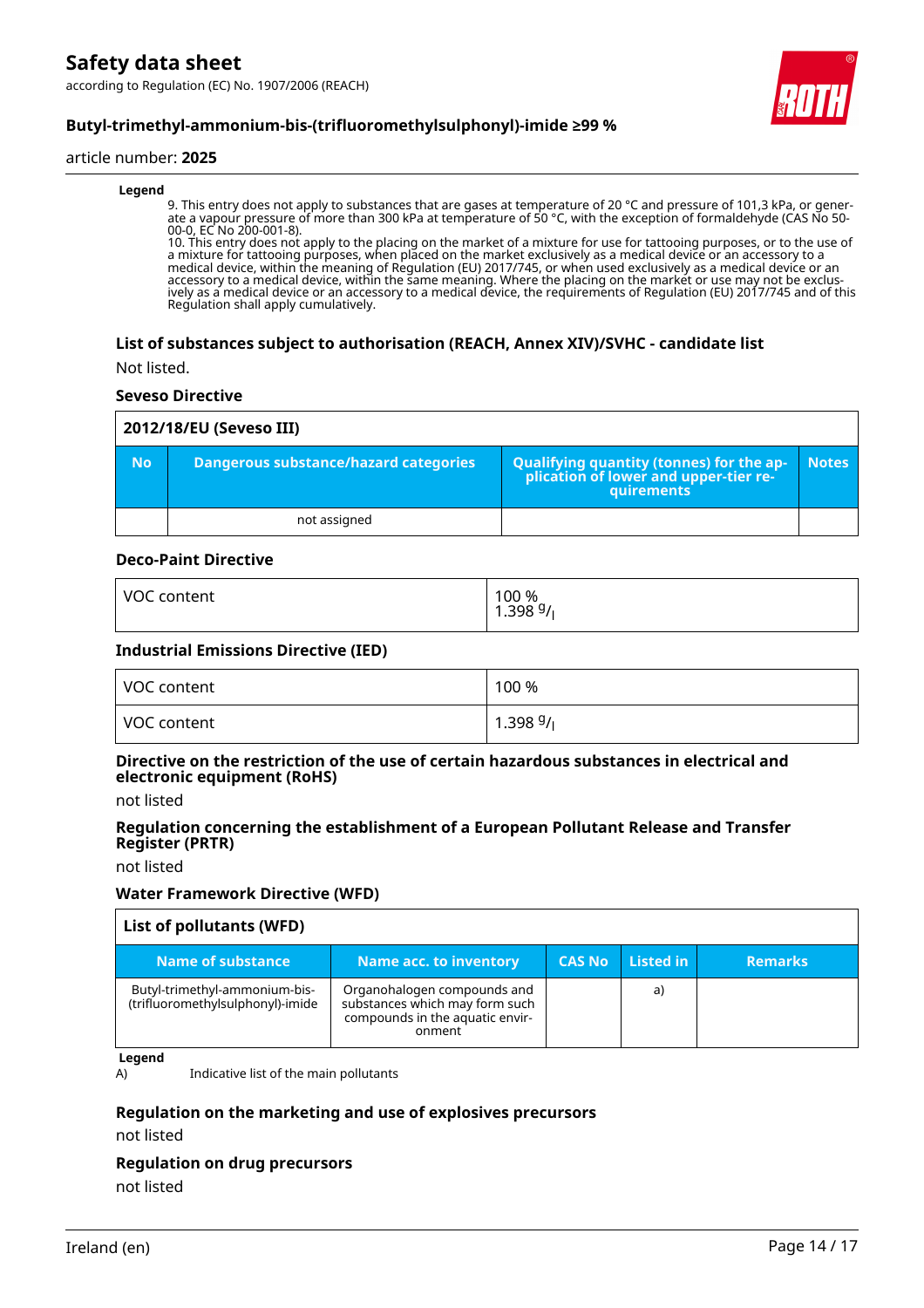according to Regulation (EC) No. 1907/2006 (REACH)



# **Butyl-trimethyl-ammonium-bis-(trifluoromethylsulphonyl)-imide ≥99 %**

#### article number: **2025**

# **Regulation on substances that deplete the ozone layer (ODS)**

not listed

## **Regulation concerning the export and import of hazardous chemicals (PIC)**

not listed

### **Regulation on persistent organic pollutants (POP)**

not listed

## **Other information**

Directive 94/33/EC on the protection of young people at work. Observe employment restrictions under the Maternity Protection Directive (92/85/EEC) for expectant or nursing mothers.

## **National inventories**

| <b>Country</b> | <b>Inventory</b> | <b>Status</b>       |
|----------------|------------------|---------------------|
| <b>TW</b>      | TCSI             | substance is listed |
| <b>Logonal</b> |                  |                     |

**Legend**<br>TCSI

Taiwan Chemical Substance Inventory

## **15.2 Chemical Safety Assessment**

No Chemical Safety Assessment has been carried out for this substance.

# **SECTION 16: Other information**

# **Indication of changes (revised safety data sheet)**

Alignment to regulation: Regulation (EC) No. 1907/2006 (REACH), amended by 2020/878/EU

### Restructuring: section 9, section 14

| <b>Section</b> | <b>Former entry (text/value)</b>                      | <b>Actual entry (text/value)</b>                                                                                                                                                                                                  | Safety-<br>relev-<br>ant |
|----------------|-------------------------------------------------------|-----------------------------------------------------------------------------------------------------------------------------------------------------------------------------------------------------------------------------------|--------------------------|
| 2.1            |                                                       | Classification according to Regulation (EC) No<br>1272/2008 (CLP):<br>change in the listing (table)                                                                                                                               | yes                      |
| 2.1            |                                                       | The most important adverse physicochemical,<br>human health and environmental effects:<br>Skin corrosion produces an irreversible dam-<br>age to the skin; namely, visible necrosis through<br>the epidermis and into the dermis. | yes                      |
| 2.3            | Other hazards:<br>There is no additional information. | Other hazards                                                                                                                                                                                                                     | yes                      |
| 2.3            |                                                       | Results of PBT and vPvB assessment:<br>According to the results of its assessment, this<br>substance is not a PBT or a vPvB.                                                                                                      | yes                      |

#### **Abbreviations and acronyms**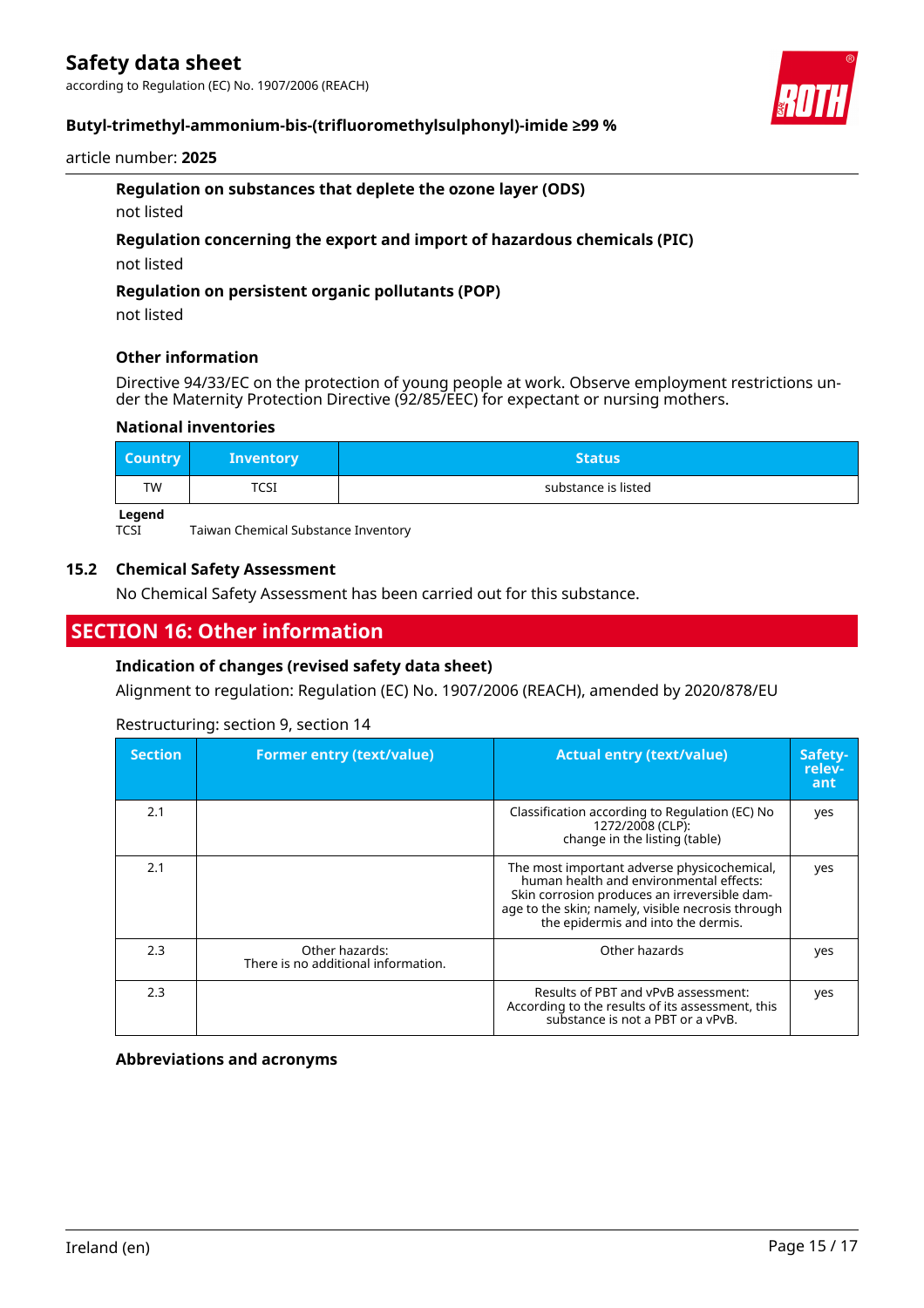according to Regulation (EC) No. 1907/2006 (REACH)



# **Butyl-trimethyl-ammonium-bis-(trifluoromethylsulphonyl)-imide ≥99 %**

#### article number: **2025**

| Abbr.            | <b>Descriptions of used abbreviations</b>                                                                                                                                                                                       |
|------------------|---------------------------------------------------------------------------------------------------------------------------------------------------------------------------------------------------------------------------------|
| <b>ADN</b>       | Accord européen relatif au transport international des marchandises dangereuses par voies de naviga-<br>tion intérieures (European Agreement concerning the International Carriage of Dangerous Goods by In-<br>land Waterways) |
| <b>ADR</b>       | Accord relatif au transport international des marchandises dangereuses par route (Agreement concern-<br>ing the International Carriage of Dangerous Goods by Road)                                                              |
| <b>ATE</b>       | <b>Acute Toxicity Estimate</b>                                                                                                                                                                                                  |
| CAS              | Chemical Abstracts Service (service that maintains the most comprehensive list of chemical substances)                                                                                                                          |
| <b>CLP</b>       | Regulation (EC) No 1272/2008 on classification, labelling and packaging of substances and mixtures                                                                                                                              |
| <b>DGR</b>       | Dangerous Goods Regulations (see IATA/DGR)                                                                                                                                                                                      |
| EmS              | <b>Emergency Schedule</b>                                                                                                                                                                                                       |
| <b>GHS</b>       | "Globally Harmonized System of Classification and Labelling of Chemicals" developed by the United Na-<br>tions                                                                                                                  |
| <b>IATA</b>      | <b>International Air Transport Association</b>                                                                                                                                                                                  |
| <b>IATA/DGR</b>  | Dangerous Goods Regulations (DGR) for the air transport (IATA)                                                                                                                                                                  |
| <b>ICAO</b>      | <b>International Civil Aviation Organization</b>                                                                                                                                                                                |
| <b>ICAO-TI</b>   | Technical instructions for the safe transport of dangerous goods by air                                                                                                                                                         |
| <b>IMDG</b>      | International Maritime Dangerous Goods Code                                                                                                                                                                                     |
| <b>IMDG-Code</b> | International Maritime Dangerous Goods Code                                                                                                                                                                                     |
| PBT              | Persistent, Bioaccumulative and Toxic                                                                                                                                                                                           |
| <b>REACH</b>     | Registration, Evaluation, Authorisation and Restriction of Chemicals                                                                                                                                                            |
| <b>RID</b>       | Règlement concernant le transport International ferroviaire des marchandises Dangereuses (Regula-<br>tions concerning the International carriage of Dangerous goods by Rail)                                                    |
| <b>SVHC</b>      | Substance of Very High Concern                                                                                                                                                                                                  |
| <b>VOC</b>       | Volatile Organic Compounds                                                                                                                                                                                                      |
| vPvB             | Very Persistent and very Bioaccumulative                                                                                                                                                                                        |

#### **Key literature references and sources for data**

Regulation (EC) No 1272/2008 on classification, labelling and packaging of substances and mixtures. Regulation (EC) No. 1907/2006 (REACH), amended by 2020/878/EU.

Agreement concerning the International Carriage of Dangerous Goods by Road (ADR). Regulations concerning the International Carriage of Dangerous Goods by Rail (RID). International Maritime Dangerous Goods Code (IMDG). Dangerous Goods Regulations (DGR) for the air transport (IATA).

# **List of relevant phrases (code and full text as stated in section 2 and 3)**

| Code | <b>Text</b>                              |
|------|------------------------------------------|
| H301 | Toxic if swallowed.                      |
| H311 | Toxic in contact with skin.              |
| H314 | Causes severe skin burns and eye damage. |
| H318 | Causes serious eye damage.               |